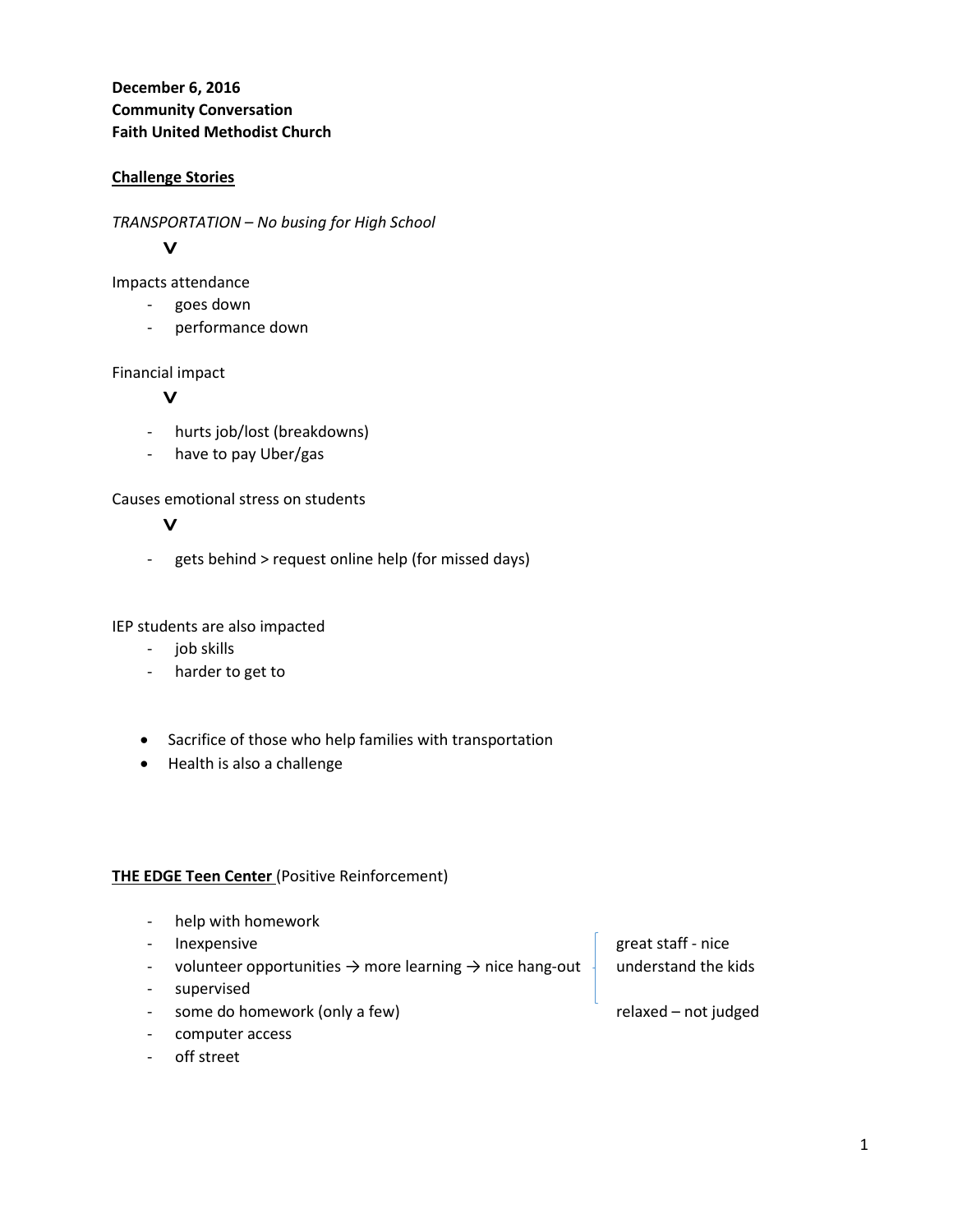Boys and Girls Club was a huge help – the afterschool programs in general helps working parents

Other Issues

- no internet at home
- parents not being able to help
- language barriers
- expensive tutors
- parents being sick

Special Needs and Gifted

 difficult to navigate especially non-professional parents difficult to find resources successful program helps a lot

No email/internet makes the daily communication from school a barrier (eg: pdf on phone is hard + it costs) Also language barrier is an issue re: daily e-communications

Bullying issues – How to meet the needs in this situation so nothing "falls through the cracks" especially with not knowing the process with this size of a district

IEP meetings are intimidating

- there are differing accommodations (Why? How to advocate? Especially if not IEP qualified
- paperwork is a huge burden on parents and staff causes anxiety for everyone

#### **REQUESTS**

- offer internet to students without it at home
- offer more mental health services across the board (past  $8<sup>th</sup>$  grade)
- have a parent resource center in schools; parent support groups to meet and talk to other parents (parent classrooms where they can come in and talk about their collective struggles)

Programs can be very different depending on the student – parents could support each other in this Empower parents; engage them in the process of planning for their student (Eg. Parent-lead conferences)